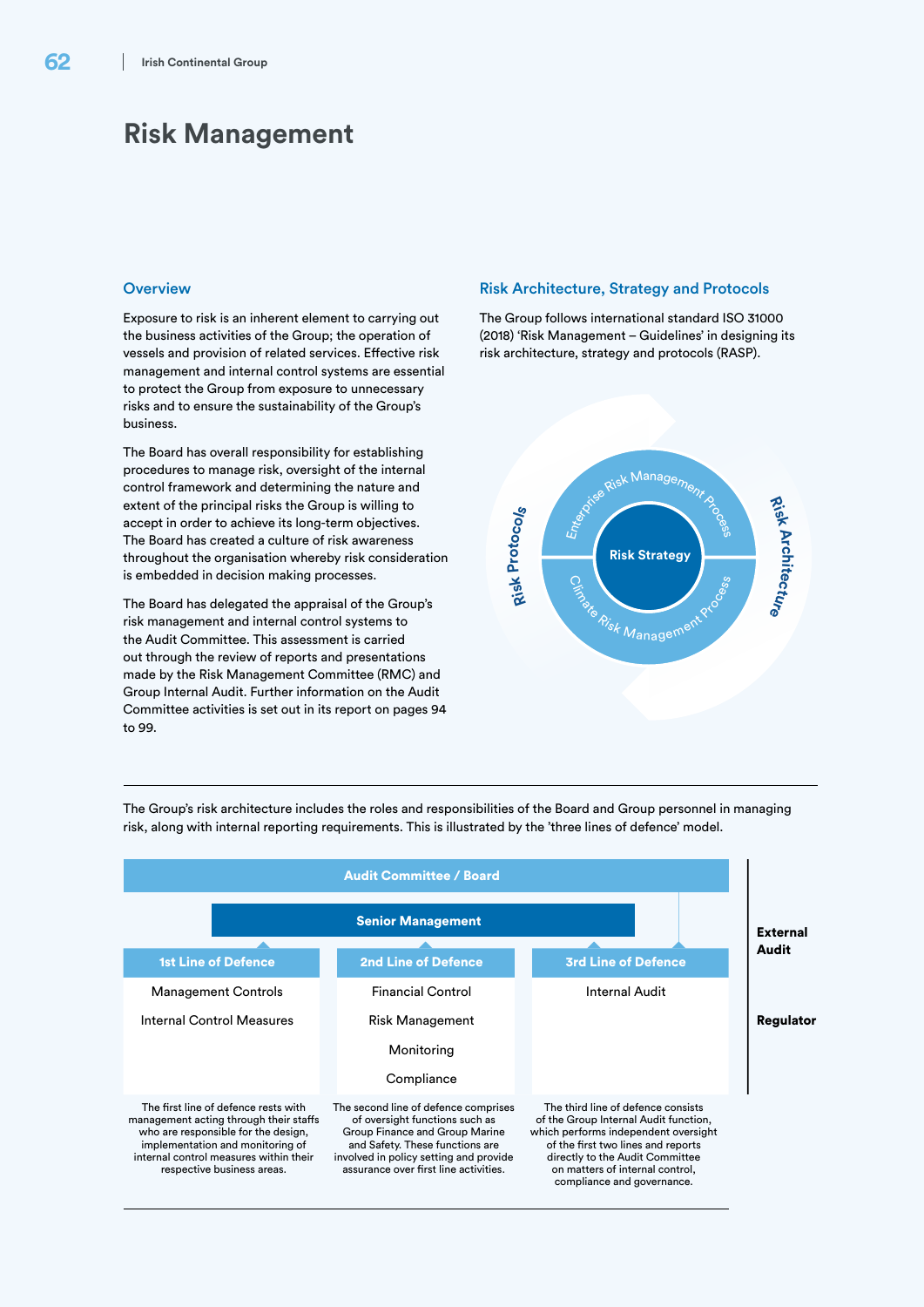Roles, responsibilities, risk management policy, objectives and process overviews are documented within the Group's Risk Code. The Group adopts an Enterprise Risk Management (ERM) system that takes a unifying, broad and integrated approach to managing risks and aligns risk management to the achievement of strategic objectives.

## Role of the Risk Management Committee

The Risk Management Committee (RMC) established by the Group comprises members from across the three lines of defence, as well as having Board representation. With its mandate from the Board, the RMC is tasked with;

- Making appropriate recommendations to the Board on all significant matters relating to the development of risk strategy and processes of the Group.
- Keeping under review the effectiveness of the Group's risk management systems.
- Reviewing the Group's risk exposures in relation to the Board's risk appetite.
- Maintaining a robust Group Risk Register and ensuring risks are identified comprehensively and assessed consistently across classified risk areas.

## Risk Management Process

The Group's Risk Management Process is underpinned by its RASP methodology and is led by the RMC. The Group's process is based on the revised international standard ISO 31000 (2018), 'Risk Management – Guidelines', and provides an iterative and systematic approach to managing risks throughout the Group.



## Risk Assessments and Monitoring

The Board sets the Group's risk appetite for classified risk areas. Risk appetite is communicated through the adoption of Risk Appetite Statements. These statements, along with internal capabilities, resources and industry factors provide context to how the Group's strategy is pursued and to which risks are assessed. With respect to climate and ESG issues, the views of stakeholders are also considered by the Board in setting appropriate appetite levels. Refer to pages 64 to 66 for an overview of the Group's climate risk framework. The Board has a low acceptance for risks that may impact safety of vessels, workers and customers and compliance with relevant laws and regulations.

Each business owner is responsible for ensuring comprehensive risk identification and assessment is carried out covering their sphere of responsibility. Risks are identified through various means, including the use of an identification tool guiding risk assessors through several internal and external factors in identifying potential barriers to respective objectives. Risks are assigned to risk owners with responsibility for the activity generating the risk. Where a risk contains multiple causes and consequences, risk owners are required to collaborate in performing a cause and consequence analysis.

For some risks, this collaboration spans across departments and divisions within the Group.

Risk owners are ultimately responsible for the completion and maintenance of risk assessments across their respective risk areas. Risks are measured in terms of the likelihood of occurrence and estimated impact using a standardised scoring model. All evaluations are made from a Group perspective and are relative to Group risk appetite. Guidance tools are in place to ensure Group-wide consistency is achieved across risk assessments.

Existing control measures are documented and assessed within the risk assessment forms in determining residual risk scores. All risk assessments are reviewed by members of the RMC before they are released to the Group Risk Register. The RMC and risk owners can prescribe the implementation of further control measures at the review stage.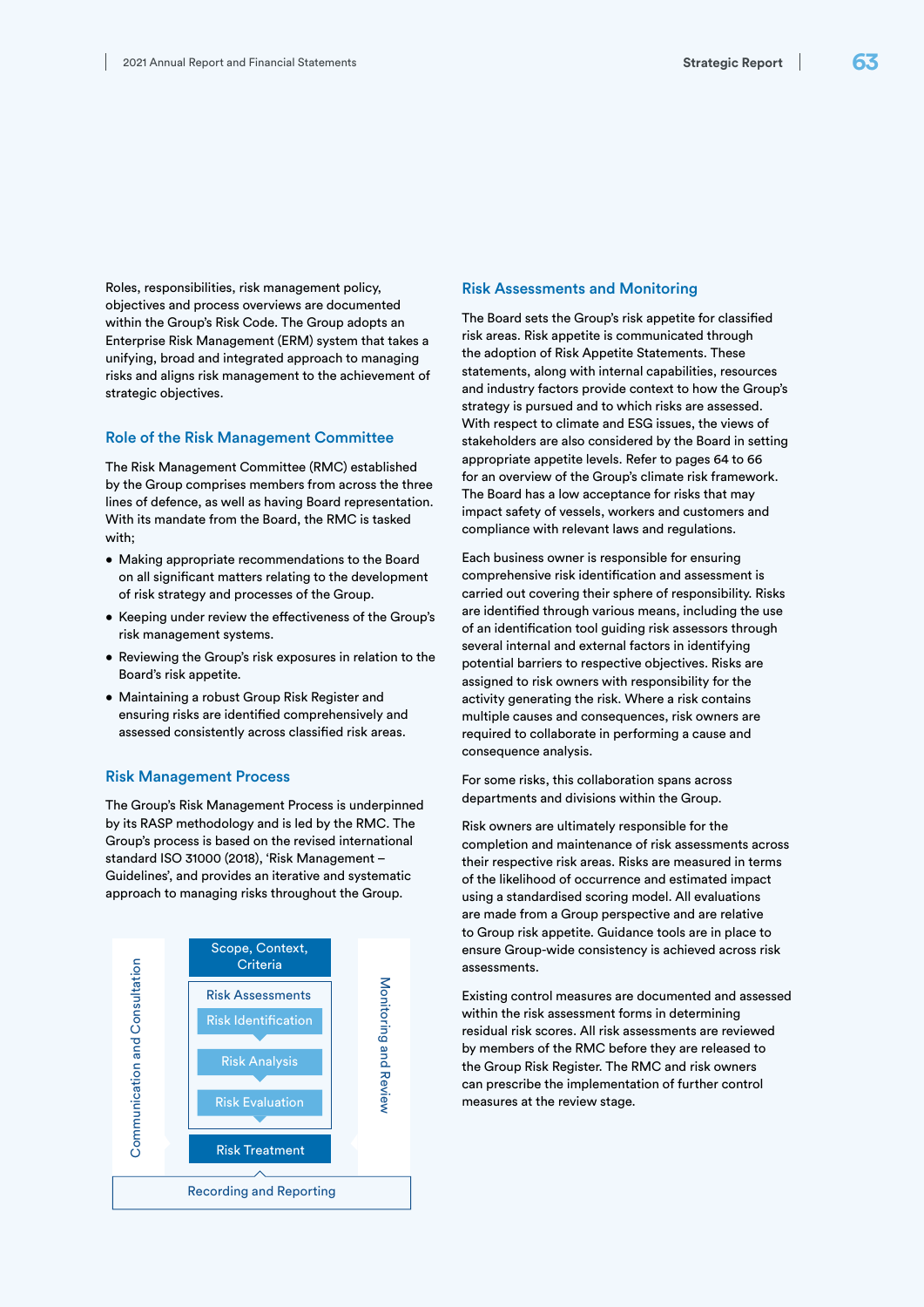The Group Risk Register is the central online repository for documenting, assessing and prioritising risks, and for documenting and prescribing control measures. The Register forms a significant portion of the Group's risk management process. The Group Risk Register is reviewed on a regular basis by the RMC.

Any necessary changes to the Group Risk Register are made throughout the year and can be prompted by;

- The occurrence of a risk event.
- The identification of new emerging risks or as circumstances of existing emerging risks change.
- Quarterly RMC meetings.
- Internal Audit or regulatory reviews.
- Annual risk owner reassessment.
- Changes in Key Risk Indicator measurements.
- New risk assessments completed within business area teams.

Risk information within the Group Risk Register is analysed and used for reporting principal risks to the Board and for Internal Audit planning. A presentation of the Group's principal and emerging risks is made to the Board at least annually or more frequently if warranted by developments. At these presentations the Board challenges the RMC in their processes and evaluations of the principal and emerging risks identified in the context of the Group's own risk policy, risk appetite and general market developments both within and outside the industry sector. Key Risk Indicators are in place for highly ranked individual risks at the residual level, to ensure exposure levels are monitored, flagged to the Board and corrective actions taken before impacts are fully realised.

## Emerging Risks

Risk monitoring is an ongoing process to reflect the dynamic nature of the environment in which the Group operates. The Group acknowledges three types of emerging risks that can arise. The first type are new risks that emerge in the Group's external environment. These are identified through the ongoing Group risk identification process. The second type are previously identified risks recorded in the Group Risk Register whose impact on Group activities has changed, prompting a reassessment. The third type are new risks emerging from the internal environment when changes to core processes are made. These are identified when undertaking new projects or engaging with new business partners.

Emerging risks are closely monitored and assessed as their uncertain nature can result in the risks becoming significant within a short timeframe. Emerging risks currently under review at the date of this report relate to greater employer responsibility for employee welfare, greater environmental and climate awareness driving increased corporate responsibility and regulatory requirements and long-term risks and opportunities associated with technological advancements.

## Managing Climate Change Risks

The Group has adopted a framework, based on guidance from the Institute of Risk Management, which identifies the key areas that require attention to enable the development and execution of its climate change risk management strategy. This framework is integrated within the Group's RASP and related risks assessments are released to the Group Risk Register.



### 1. Climate Change Risk Landscape

The Group identifies climate risks using the same processes as other emerging risks, with additional emphasis on expert climate risk publications and regulatory updates. Climate change risks are unique in how they; affect every individual and organisation, are long term in nature and are highly uncertain in their ultimate progressions and impacts. Due to these considerations, the Group's climate risk register contains the following additional details;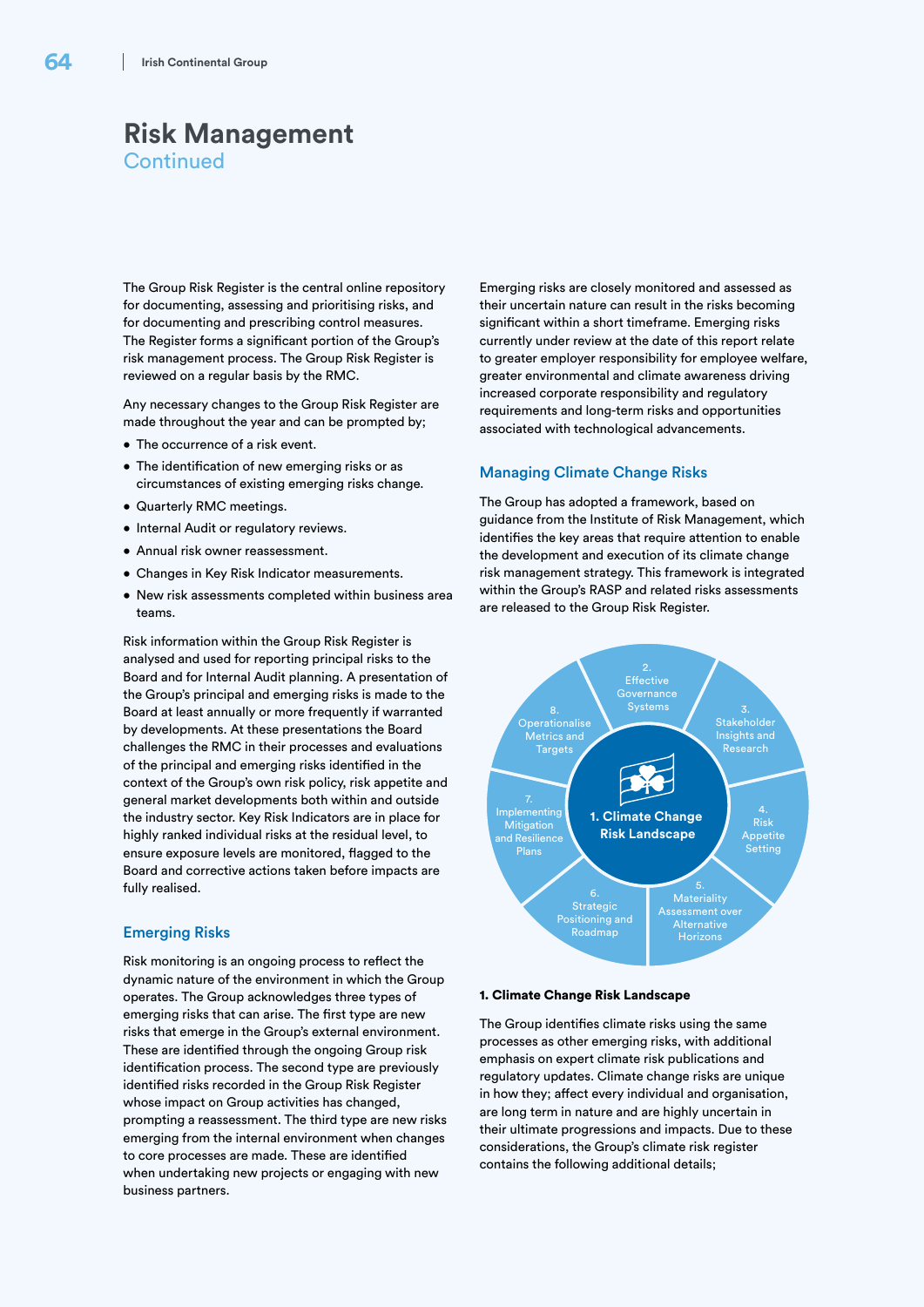- Risks are assessed over three different time horizons; 0-3 years, 3-10 years and >10 years, with the 0-3-year horizon assessments transferring to the Group Risk Register.
- Impacted stakeholder groups are identified for engagement on associated risks.
- Opportunities are identified for each risk to support strategic positioning and resilience planning.
- Impacts are linked to financial statement areas.

A summary of the Group's climate risks, impacts and opportunities is disclosed on pages 56 to 57.

### 2. Effective Governance Systems

The Group applies the same risk governance structure to climate change risks as all enterprise risks. The RMC advises the Board on risk appetite, risk management approach and important risk management issues and considerations, which are ultimately approved by the Board or used to facilitate decision making.

The RMC presents to the Board during the year on all important risk management issues, including climate change and ESG risks. Executive Management are also equipped to update the Board on such matters throughout the year, as 75 percent of the Executive Management Team are RMC members. The Group's recent Board appointments helps ensure there is adequate Non-Executive Director representation with ESG expertise to challenge the RMC and Executive Management on relevant issues.

The RMC is comprised of management across all areas of the business, including; risk and sustainability, sales, operations, health and safety, planning and finance. Collectively, the RMC has the skills, knowledge and experience to best manage the Group's climate change risks and their wide-ranging impacts. ESG issues are incorporated in the incentive plans of Executive Management and dedicated management roles within the RMC.

## 3. Stakeholder Insights and Research

The interests and expectations of stakeholders are important considerations in the Group's climate risk management approach. In 2022, the Group will undertake a stakeholder research program to gain insights on ESG issues facing the Group. This will facilitate an evaluation of our core strategic, operational and compliance processes concerning the environment and climate change expectations. Mapping of these insights will help align stakeholder values to the Group's strategic objectives and core processes.

### 4. Risk Appetite Setting

Following the outcome of the stakeholder engagement program, the RMC will develop more specific risk appetite areas across a range of ESG issues. Areas of highest stakeholder importance will be considered in setting the appetite levels for Board approval. All ESG and climate change risks going forward will then be assessed, and mitigation plans updated to ensure they remain proportionate to the relevant appetite levels.

### 5. Materiality Assessment over Alternative Horizons

Climate change risks are assessed over three separate horizons; 0-3 years, 3-10 years and >10 years. Current known transition risks are most significant in the short and medium term and are expected to curtail from the third time horizon as the Group shifts towards a low carbon economy. While physical risks require attention today, significant physical impacts for the Group may only be experienced over the long-term horizon.



Assessments over the long-term horizon are most challenging to calculate but are key to future resilience planning. The Group is exploring further methods to help quantitively analyse the impact of certain future scenarios.

### 6. Strategic Positioning and Roadmap

Following a full assessment of risks and opportunities over separate time horizons, the Group can assess strategically its current position against long-term goals. This stage allows the Group to identify any changes to its business model necessary for long-term success, with a focus on opportunity management. Further climate change related controls and projects are then agreed.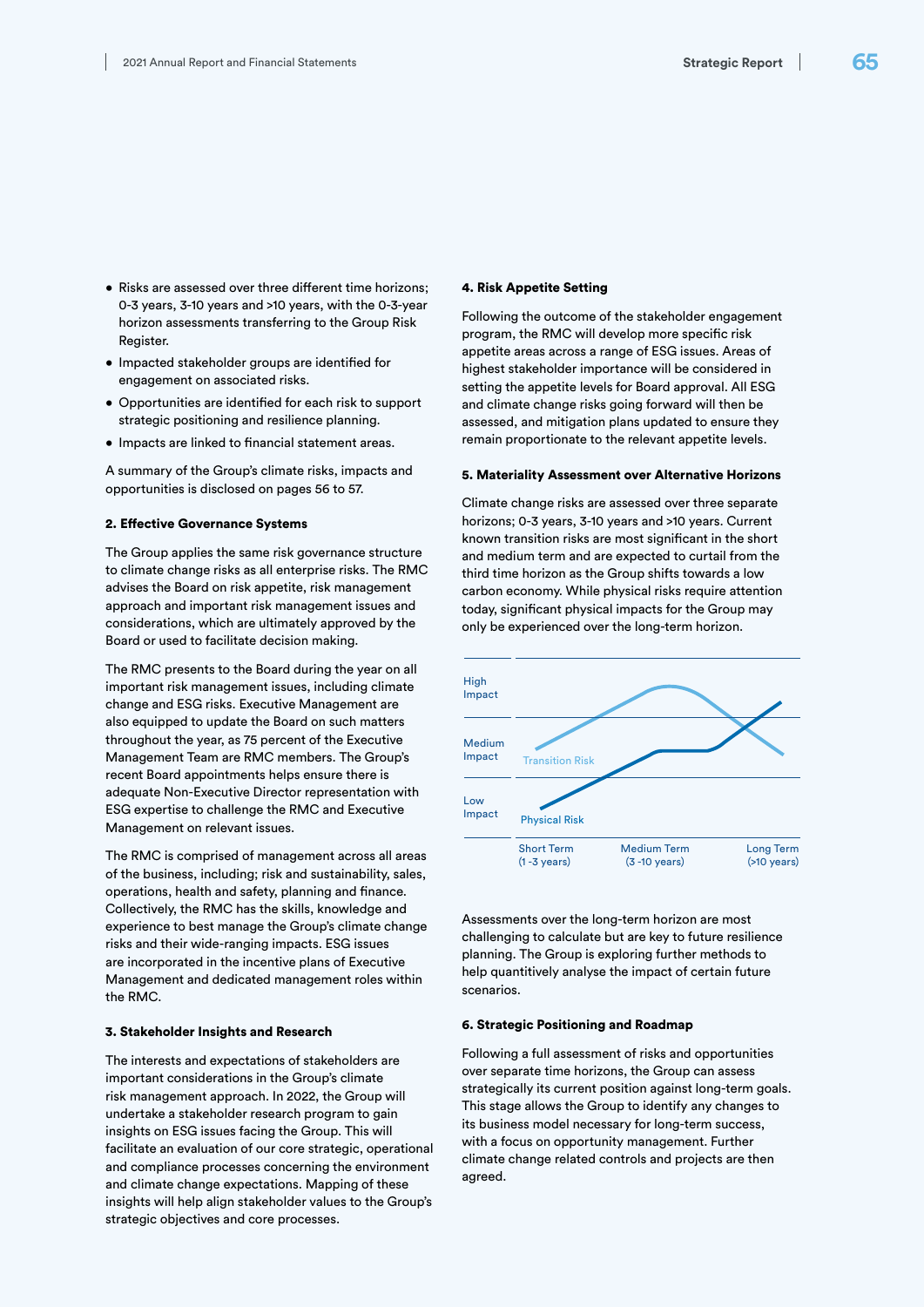### 7. Implementing Mitigation and Resilience Plans

Further controls and projects to help address climate change risks are implemented and managed. Current resilience plans, including the Group's Major Incident Response Plans and Disaster Recovery Plans are also reviewed and updated periodically for additional information gathered throughout the process.

### 8. Operationalise Metrics and Targets

Metrics and targets, including carbon intensity and absolute GHG emissions are monitored and reviewed. Relevant Key Risk Indicators are also introduced to monitor high residual risks, in line with the Group's risk management process.

## Significant and Emerging Risk Events

### Covid-19 Pandemic

The Group responded promptly when the Covid-19 pandemic began to affect operations in 2020 and this continued throughout 2021. Actions taken had two principal emphases:

- 1. Measures to ensure continuing safe operations and the communication of such measures to all stakeholders including state authorities and customers; and,
- 2. Measures to ensure the financial viability of services throughout cost-cutting, efficiencies and service restrictions.

A specific and detailed pandemic risk assessment was carried out in 2020 with input from across all divisions and departments which was updated throughout 2021 as necessary.

While some services continued to be curtailed in 2021 and passenger travel was impacted by varying regulations during the year, all operations have been maintained safely including during times of increased passenger demand for ferry services. Global supply chain congestion meanwhile brought opportunities for the Container and Terminal Division. The Group is strongly positioned for success in 2022 as regional restrictions are removed and tourism can safely return to pre-pandemic levels.

### Brexit

A specific and detailed risk assessment was developed prior to the end of the transition period on 31 December 2020. This risk assessment was updated throughout 2021 and the risks which materialised were in relation to:

- 1. Negative impact on the Republic of Ireland (ROI) Great Britain (GB) freight market due to additional customs and health formalities; and,
- 2. Market distortion due to re-routing of freight traffic via Northern Ireland and via the direct route to France, to avoid customs and health formalities. However, this risk has also brought the opportunity of increased demand for our ROI – France route.

The Group will continue to monitor the impacts of Brexit, particularly as additional requirements for GB customs controls are implemented in 2022.

### Environmental Regulations and Impacts

The Group is exposed to long-term physical effects of climate change and to near and long-term transition risks associated with the movement towards a low carbon economy, driven by changing stakeholder expectations and environmental regulations. During the year, significant regulatory measures and proposals were announced by the IMO and the EU to help achieve the respective GHG reduction targets of each organisation for the maritime transport industry.

#### Current IMO Measures

- An annual operational Carbon Intensity Indicator (CII) assessment and rating from 2023 to determine how efficiently a ship transports goods or passengers.
- The introduction of the Energy Efficiency Design Index for existing ships (EEXI) which sets from 2023 a baseline technical design efficiency that vessels must meet.

### Current EU Proposals

- The extension of the ETS to the maritime industry on a phased-in basis from 2023 to full implementation by 2026, requiring ICG to purchase and submit emissions allowances for each equivalent tonne of CO2 emitted from vessel operations.
- The introduction of the FuelEU Maritime regulation to limit the GHG intensity of energy used on board vessels from 2025.
- The removal of the heavy fuel oil exemption for the industry under the Energy Taxation Directive.

The Group will continue to monitor these developments and liaise with regional chambers of shipping, shipowners' associations and other industry representatives as further information is announced. These regulations could have significant financial and operational impacts for the Group and are currently being managed within the climate risk framework. In mitigation of potential financial impacts, the Group shall seek to recover increased costs through its value chain. The Group has been an early adopter of technology and assessments to certify EEXI compliance for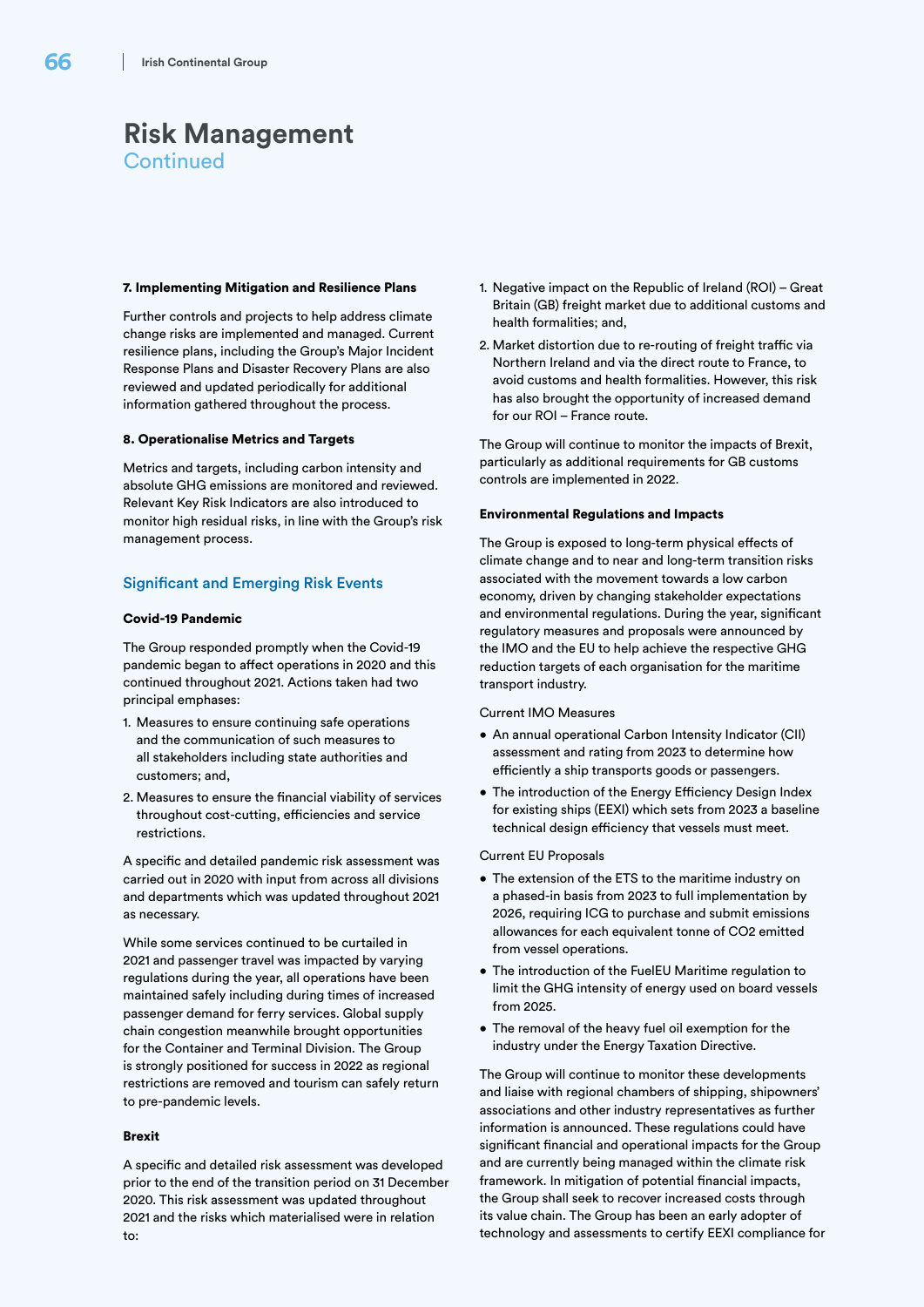the Isle of Inishmore and Ulysses in 2021, with further studies and measures across the remainder of the fleet scheduled in 2022. The W.B. Yeats is assessed as a new vessel under the Energy Efficiency Design Index (EEDI) and is excluded from EEXI.

### **War in Eastern Europe**

The Group is deeply concerned by developments in Eastern Europe following the invasion of Ukraine by Russia. A full organisational-wide risk assessment was conducted as geopolitical tensions escalated in early February 2022. Among the potential impacts under ongoing assessment at the Annual Report release date include:

- The impact of economic sanctions on Russia on Group operations and fuel prices
- Impact on passenger demand due to ticket price inflation
- Increased cyber security risk to assets and operations
- Business continuity risks associated with supply of fuel and key third party contractors

## Viability assessment

The principal risks identified through the Group's risk processes have been considered by the Directors when preparing the Viability Statement on pages 116 to 117, as part of their assessment of the prospects for the Group.

| <b>Principal Risks and Uncertainties</b>                                                                                                                                                                                                                                                                                              |                                                                                                                                                                                                                                                                                                                                                                                                           |                                                                                                                                                                                                                                       |                                                                                                                                                                          |  |
|---------------------------------------------------------------------------------------------------------------------------------------------------------------------------------------------------------------------------------------------------------------------------------------------------------------------------------------|-----------------------------------------------------------------------------------------------------------------------------------------------------------------------------------------------------------------------------------------------------------------------------------------------------------------------------------------------------------------------------------------------------------|---------------------------------------------------------------------------------------------------------------------------------------------------------------------------------------------------------------------------------------|--------------------------------------------------------------------------------------------------------------------------------------------------------------------------|--|
| Linkage to strategic pillars:                                                                                                                                                                                                                                                                                                         |                                                                                                                                                                                                                                                                                                                                                                                                           |                                                                                                                                                                                                                                       |                                                                                                                                                                          |  |
|                                                                                                                                                                                                                                                                                                                                       | 8gs<br>諞                                                                                                                                                                                                                                                                                                                                                                                                  |                                                                                                                                                                                                                                       |                                                                                                                                                                          |  |
| <b>Quality Service</b>                                                                                                                                                                                                                                                                                                                | People and Culture<br><b>Financial Management</b>                                                                                                                                                                                                                                                                                                                                                         | Safety                                                                                                                                                                                                                                | Sustainability                                                                                                                                                           |  |
| <b>Description and Impact</b>                                                                                                                                                                                                                                                                                                         | <b>Risk Treatment</b>                                                                                                                                                                                                                                                                                                                                                                                     | <b>2021 Developments</b>                                                                                                                                                                                                              |                                                                                                                                                                          |  |
| <b>Strategic Risk - Commercial &amp; Market</b>                                                                                                                                                                                                                                                                                       |                                                                                                                                                                                                                                                                                                                                                                                                           |                                                                                                                                                                                                                                       | ଢ଼ୁ<br><b>Form</b>                                                                                                                                                       |  |
| The Group operates in a highly<br>competitive industry with<br>market risks and opportunities<br>arising from uncertain political<br>and economic landscapes. The<br>Group is at risk of markets not<br>performing in line with expected<br>growth and at risk of loss in<br>market share to competitors,<br>impacting profitability. | The Group undertakes regular assessments<br>of its cost base and performs competitor<br>benchmarking.<br>Direct and indirect competitor activity and<br>market performance is closely monitored<br>which allows the Group to respond swiftly.<br>The Group focuses on ensuring a safe,<br>reliable and high-quality service is provided<br>to customers in order to maintain and<br>strengthen alliances. | Exposure to commercial and market risks<br>increased in magnitude during the year<br>as the Group announced its entry to the<br>Dover - Calais route and competitors<br>introduced additional capacity on existing<br>markets served. |                                                                                                                                                                          |  |
| <b>Foo</b><br><b>Strategic Risk - Economic and Political</b>                                                                                                                                                                                                                                                                          |                                                                                                                                                                                                                                                                                                                                                                                                           |                                                                                                                                                                                                                                       |                                                                                                                                                                          |  |
| Economic and political factors<br>including instability and changes<br>to laws on travel and trade could<br>adversely impact the Group's<br>activities and demand for its<br>services.                                                                                                                                                | The Group liaises with various associations<br>and governmental bodies to share views on<br>proposed legislative changes.<br>Micro and macroeconomic activity is<br>Covid-19.<br>closely monitored to ensure Group decision<br>making is informed and timely.                                                                                                                                             | In 2021, there was a negative impact                                                                                                                                                                                                  | experienced on the Ireland-GB freight<br>market due to additional customs and<br>health formalities as a result of Brexit and<br>There was also market distortion caused |  |
| Geopolitical risks, including war<br>risks could have devastating<br>Global impacts, including<br>impacts to Group operations.                                                                                                                                                                                                        |                                                                                                                                                                                                                                                                                                                                                                                                           | by the re-routing of freight traffic via<br>The Group is closely monitoring<br>the invasion of Ukraine by Russia in<br>February 2022.                                                                                                 | Northern Ireland via France direct to avoid<br>post-Brexit related customs formalities.<br>developments in Eastern Europe following                                      |  |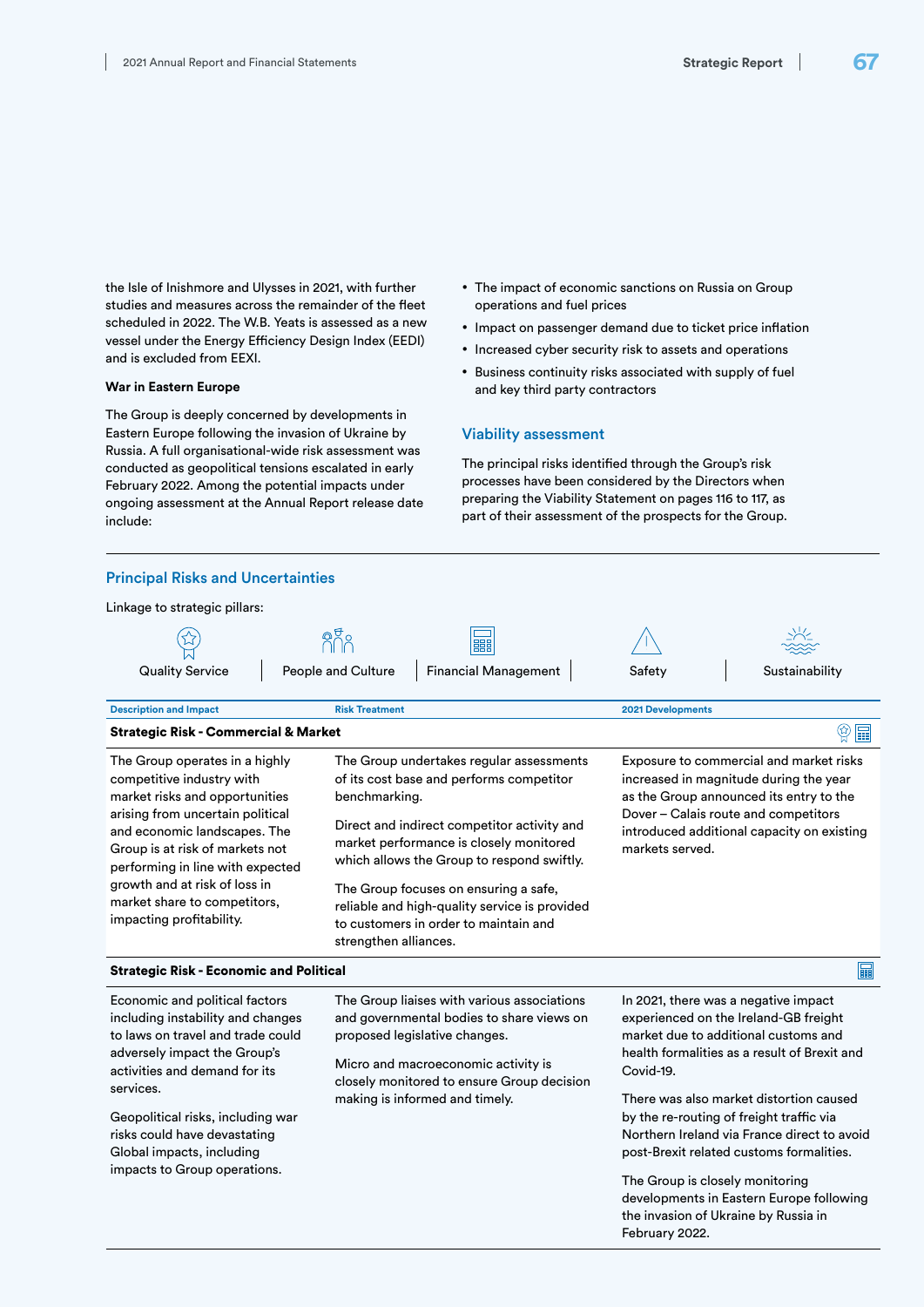| <b>Description and Impact</b>                                                                                                                                                                                                                                                                                                                                                                                                                       | <b>Risk Treatment</b>                                                                                                                                                                                                                                                                                                                                                                                                                                                                                                                                                                                                                                                                                                                                                 | 2021 Developments                                                                                                                                                                                                                                                                                                                                                                                                                                                                       |
|-----------------------------------------------------------------------------------------------------------------------------------------------------------------------------------------------------------------------------------------------------------------------------------------------------------------------------------------------------------------------------------------------------------------------------------------------------|-----------------------------------------------------------------------------------------------------------------------------------------------------------------------------------------------------------------------------------------------------------------------------------------------------------------------------------------------------------------------------------------------------------------------------------------------------------------------------------------------------------------------------------------------------------------------------------------------------------------------------------------------------------------------------------------------------------------------------------------------------------------------|-----------------------------------------------------------------------------------------------------------------------------------------------------------------------------------------------------------------------------------------------------------------------------------------------------------------------------------------------------------------------------------------------------------------------------------------------------------------------------------------|
| <b>Operational Risk - Business Continuity</b>                                                                                                                                                                                                                                                                                                                                                                                                       |                                                                                                                                                                                                                                                                                                                                                                                                                                                                                                                                                                                                                                                                                                                                                                       | $R$ $R$ $\land$                                                                                                                                                                                                                                                                                                                                                                                                                                                                         |
| The Group's operations are<br>exposed to the risk of fire, flood,<br>storms, vessel incidents and loss<br>of critical supplies caused by<br>accident or by natural disaster.                                                                                                                                                                                                                                                                        | The Group places strategic importance<br>on investment in quality assets and safety,<br>including vessels suitable for challenging<br>sailing conditions and experienced crews<br>and operations teams.                                                                                                                                                                                                                                                                                                                                                                                                                                                                                                                                                               | The Group continues to follow public<br>health guidelines and updates to<br>governmental travel restrictions relating<br>to the Covid-19 pandemic, which saw<br>non-essential passenger travel resume and                                                                                                                                                                                                                                                                               |
| Minor disruptions can impact<br>revenues while major disruptive<br>events can result in the loss of<br>critical infrastructure causing<br>significant financial loss and<br>reputational damage.                                                                                                                                                                                                                                                    | The Group has detailed, coordinated<br>and rehearsed business continuity plans<br>containing crisis management and disaster<br>recovery components to respond to major<br>incidents at land or at sea and ensure<br>affected operations can be resumed<br>promptly and safely.                                                                                                                                                                                                                                                                                                                                                                                                                                                                                        | the Dublin Swift return to service in late<br>summer.<br>The Group is optimistic its services can<br>operate fully and safely throughout the<br>entire 2022 tourism season.<br>Some minor disruptions caused by<br>extended drydocking periods and acute<br>weather events including Storm Barra<br>were experienced during the year.                                                                                                                                                   |
| <b>Operational Risk - Health and Safety</b>                                                                                                                                                                                                                                                                                                                                                                                                         |                                                                                                                                                                                                                                                                                                                                                                                                                                                                                                                                                                                                                                                                                                                                                                       | $\circledcirc$ in $\wedge$                                                                                                                                                                                                                                                                                                                                                                                                                                                              |
| The Group is inherently<br>exposed to the risk of incidents,<br>including; workplace accidents,<br>vessel collisions and damages,<br>hazardous cargo and incidents<br>involving passengers.<br>There is also a risk of outbreak of<br>contagious illness among staff,<br>crews and customers.<br>These events could result in loss<br>of life, serious personal injury<br>or illness, asset damage and<br>reputational impact concerning<br>safety. | The Group and its service providers adhere<br>to defined operating safety and quality<br>policies and procedures. All sites are<br>regularly inspected by internal second line<br>functions and external regulatory bodies.<br>Emergency procedures and safety training<br>are conducted regularly.<br>Hazardous cargoes are managed in<br>accordance with international maritime<br>regulations.<br>Group vessels, offices and facilities are<br>thoroughly and frequently sanitised.<br>World Health Organisation (WHO) and<br>governmental guidance and instructions<br>are followed. Crews are tested before and<br>during their work on board vessels.<br>Hybrid working arrangements are facilitated<br>for staff to prevent spread of contagious<br>illnesses. | Health and safety metrics for the year are<br>disclosed on page 52.<br>The rollout of vaccination programmes<br>throughout Europe in 2021 helped to<br>protect staff, crew and customers from<br>Covid-19 impacts and contributed to the<br>safe resumption of non-essential travel for<br>passengers.<br>The Group is closely monitoring the<br>impacts of new Covid-19 variants and<br>will continue to exercise caution in how<br>meetings and business activities are<br>conducted. |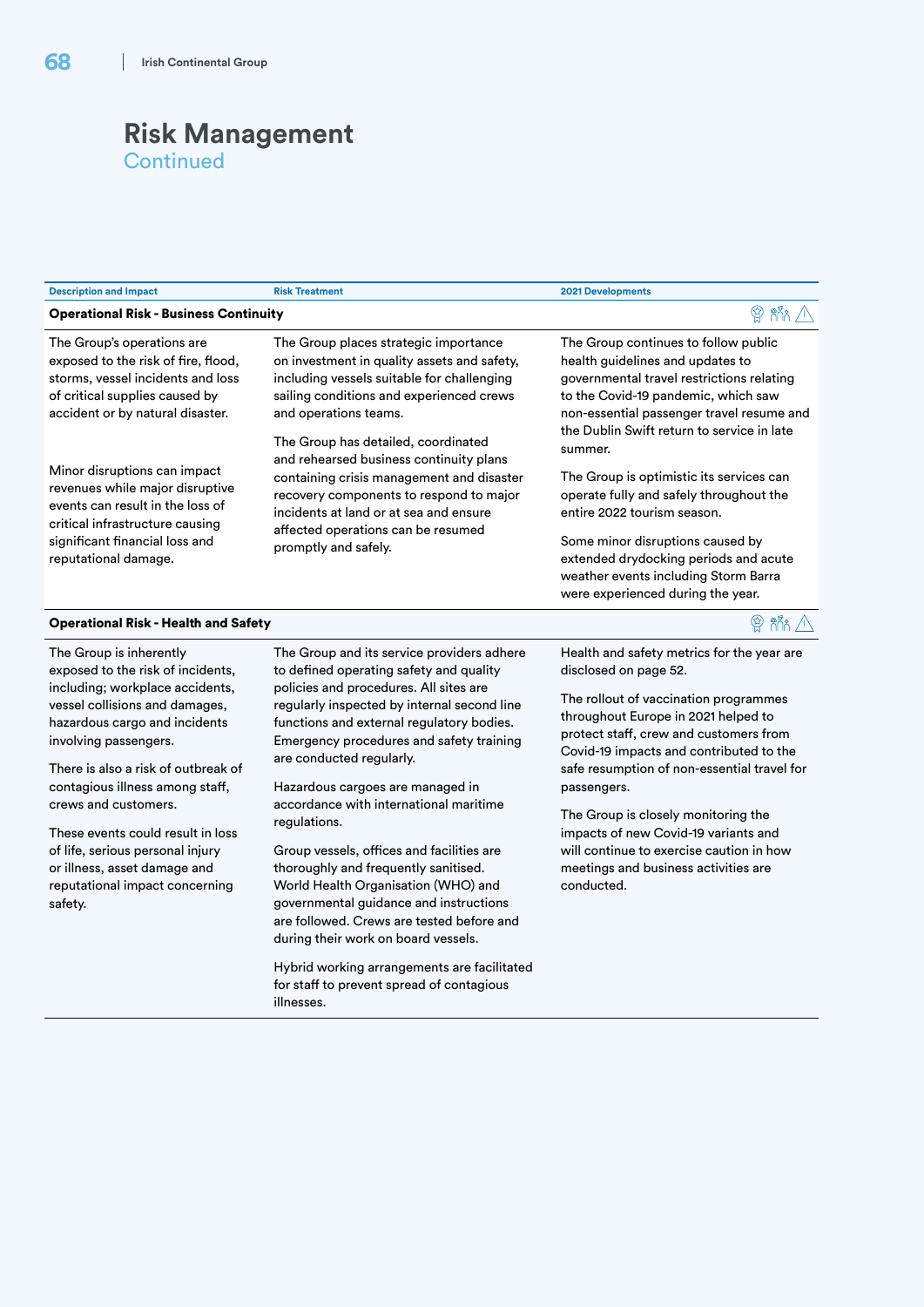| <b>Description and Impact</b>                                                                                                                                                                                                                                                | <b>Risk Treatment</b>                                                                                                                                                                                                                                                                                                                                                                            | <b>2021 Developments</b>                                                                                                                                                                                                                                                                                                                                                  |  |
|------------------------------------------------------------------------------------------------------------------------------------------------------------------------------------------------------------------------------------------------------------------------------|--------------------------------------------------------------------------------------------------------------------------------------------------------------------------------------------------------------------------------------------------------------------------------------------------------------------------------------------------------------------------------------------------|---------------------------------------------------------------------------------------------------------------------------------------------------------------------------------------------------------------------------------------------------------------------------------------------------------------------------------------------------------------------------|--|
| <b>Operational Risk - Operational Compliance</b>                                                                                                                                                                                                                             | <b>曾 棉 △ 焱</b>                                                                                                                                                                                                                                                                                                                                                                                   |                                                                                                                                                                                                                                                                                                                                                                           |  |
| The Group's activities are<br>governed by a range of IMO, flag<br>state, port state, EU and national<br>governmental regulations.<br>There is a risk that instances of<br>non-compliance may occur that<br>causes disruption, reputational<br>damage or financial penalties. | Ongoing training is provided to operations<br>staff and contractors in line with regulatory<br>requirements.<br>New regulations are discussed and assessed<br>at management meetings, together with<br>measures to ensure compliance.<br>The Group's vessels and port operations are<br>subject to regular inspections and audits<br>from internal second line functions and<br>external bodies. | The Group will continue to monitor new<br>regulatory developments at the IMO and<br>the EU and liaise with regional chambers<br>of shipping, shipowners' associations and<br>other industry representatives as further<br>information is announced. Compliance<br>risks related to reducing emissions are<br>managed within the Group's climate<br>change risk framework. |  |
| <b>Operational Risk - Environmental Protection</b>                                                                                                                                                                                                                           |                                                                                                                                                                                                                                                                                                                                                                                                  | $\frac{85}{100}$ $\frac{11}{100}$                                                                                                                                                                                                                                                                                                                                         |  |
| The Group is exposed to long-<br>term physical effects of climate<br>change and to near and long-<br>term transition risks associated<br>with the movement towards a<br>low carbon economy. These risks<br>and impacts are detailed further<br>on pages 56 to 57.            | Physical and transition climate change risks<br>are managed within the Group's climate<br>change risk framework.<br>The Group is employing a range of technical<br>and operational measures to achieve its<br>GHG reduction targets. Refer to pages 44 to<br>45 for further details.                                                                                                             | Over the last 12 months, the Group has<br>placed significant focus on enhancing its<br>approach to ESG and sustainability. Refer<br>to the Sustainability and ESG Report on<br>pages 40 to 61 for further information on<br>activities and developments during the<br>year.                                                                                               |  |
| There is also a risk of spillages or<br>incidents causing pollution and<br>discharge to the sea.                                                                                                                                                                             |                                                                                                                                                                                                                                                                                                                                                                                                  |                                                                                                                                                                                                                                                                                                                                                                           |  |
| <b>Operational Risk - Human Capital</b>                                                                                                                                                                                                                                      |                                                                                                                                                                                                                                                                                                                                                                                                  | $\circledS$ $\boxplus$                                                                                                                                                                                                                                                                                                                                                    |  |
| There is a risk of failure to                                                                                                                                                                                                                                                | Pay and conditions are reviewed and                                                                                                                                                                                                                                                                                                                                                              | Work from home arrangements can                                                                                                                                                                                                                                                                                                                                           |  |

attract qualified and talented individuals and additionally a risk of losing key personnel. Staff could become unmotivated or dissatisfied with the working environment. These risks can ultimately lead to a poor standard of customer service and decision making, affecting the Group's market position, reputation and stakeholder relationships.

benchmarked to ensure the Group remains competitive.

ICG is an equal opportunities employer and seeks a diverse workforce to promote a strong and accepting culture and to help make informed decisions.

Staff are encouraged and supported in their pursuits of further education and career advancement.

Long-term incentive plans are in place to retain and motivate key management personnel.

be attractive opportunities for many individuals. The Group introduced hybrid working arrangements in response to changes in the work environment brought upon by the Covid-19 pandemic.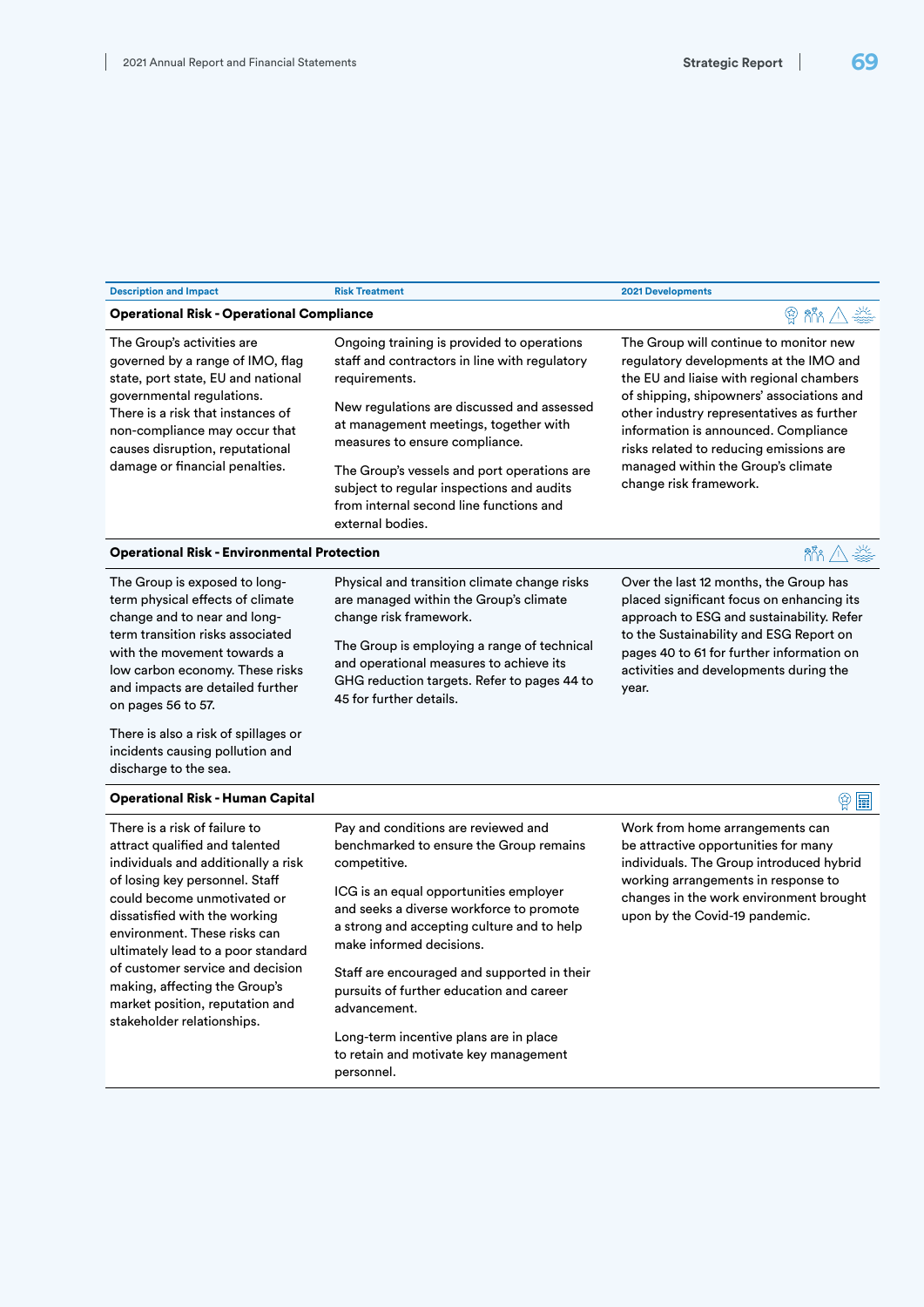| <b>Description and Impact</b>                                                                                                                                                                                                                  | <b>Risk Treatment</b>                                                                                                                                                                                                                                                                                                                                                                                                                                                                                                                                                                                         | 2021 Developments                                                                                                                                                                                                                                                                                                                                                                                                                                                                                                                         |
|------------------------------------------------------------------------------------------------------------------------------------------------------------------------------------------------------------------------------------------------|---------------------------------------------------------------------------------------------------------------------------------------------------------------------------------------------------------------------------------------------------------------------------------------------------------------------------------------------------------------------------------------------------------------------------------------------------------------------------------------------------------------------------------------------------------------------------------------------------------------|-------------------------------------------------------------------------------------------------------------------------------------------------------------------------------------------------------------------------------------------------------------------------------------------------------------------------------------------------------------------------------------------------------------------------------------------------------------------------------------------------------------------------------------------|
| IT Systems and Cyber Risk - Information Security and Cyber Threats                                                                                                                                                                             |                                                                                                                                                                                                                                                                                                                                                                                                                                                                                                                                                                                                               | $\bigcirc$<br>่ กิกี๊ก                                                                                                                                                                                                                                                                                                                                                                                                                                                                                                                    |
| The Group is heavily reliant on its<br>IT systems to support business<br>activities. These systems are<br>susceptible to data breaches<br>and cyber attacks that can result<br>in disruption, heavy fines and<br>reputational damage.          | The Group employs a suite of physical<br>access controls and technical controls to<br>prevent, detect, mitigate and remediate<br>malicious threats and unusual activity.<br>Such controls include rehearsals for major<br>cyber incidents, vulnerability management<br>processes and security awareness training<br>for staff and key contractors.                                                                                                                                                                                                                                                            | Cyber-attacks continue to grow in volume<br>and sophistication and have particularly<br>intensified since the beginning of the<br>Covid-19 pandemic.<br>Notably, in May 2021, a critical national<br>infrastructure provider in Ireland<br>experienced a significant ransomware<br>cyber-attack causing major disruption and<br>damages to systems. This was the largest<br>cyber-attack in Irish history and highlights<br>the importance for the Group to remain<br>vigilant and ensure all efforts to protect its<br>systems are made. |
| <b>Financial Risk - Financial Loss</b>                                                                                                                                                                                                         |                                                                                                                                                                                                                                                                                                                                                                                                                                                                                                                                                                                                               | <b>The Second</b>                                                                                                                                                                                                                                                                                                                                                                                                                                                                                                                         |
| The Group is at risk of losses<br>caused by ineffective or<br>inefficient financial policies or<br>practices, such as; inadequate<br>budgeting and planning,<br>insurance provisioning, project<br>management or credit control<br>techniques. | The Group's financial management<br>activities are performed by experienced and<br>knowledgeable personnel. Regular internal<br>management reporting ensures negative<br>variances and trends are identified timely<br>and acted upon.<br>Close relations with insurance brokers<br>are maintained and emerging risks are<br>considered when assessing coverage.<br>Major projects require pre-approval of<br>the Board. Due diligence procedures are<br>carried out for project contractors and<br>new commercial customers while ongoing<br>performance management of projects and<br>debtors are in place. | During the year, the Group successfully<br>implemented a new ferry booking system<br>and underwent fleet expansion to service<br>its new Dover-Calais route. The Group<br>continues to monitor performance<br>of these projects during and after<br>implementation.                                                                                                                                                                                                                                                                       |
| <b>Financial Risk - Volatility</b>                                                                                                                                                                                                             |                                                                                                                                                                                                                                                                                                                                                                                                                                                                                                                                                                                                               | <b>THE</b>                                                                                                                                                                                                                                                                                                                                                                                                                                                                                                                                |
| The Group is exposed to adverse<br>fluctuations in fuel prices and<br>exchange rates which can reduce<br>revenues, increase cost base and<br>reduce overall profitability.                                                                     | Group policy has been to purchase<br>commodities in the spot markets and remain<br>unhedged. The Group operates a dynamic<br>surcharge mechanism with its freight<br>customers which allows prearranged price<br>adjustments in line with Euro fuel costs to help<br>mitigate US Dollar exposure arising from fuel<br>purchases. In the passenger sector, in addition<br>to fixed environmental surcharges, changes in<br>bunker costs are included in the ticket price to<br>the extent that market conditions will allow.<br>The Crown employe a matching policy to                                         | Fuel prices were highly volatile in 2021,<br>but overall have increased substantially<br>over 2020, leading to an increase in Group<br>fuel costs.<br>The Group's magnitude for exposure<br>to unfavourable Sterling movements<br>increased during the year, following<br>entering the Dover-Calais route to be<br>serviced by three vessels.                                                                                                                                                                                             |

The Group employs a matching policy to mitigate exposure to Sterling. Decreases in translation of Sterling revenues to Euro are largely offset against corresponding decreases in translation of Sterling costs.